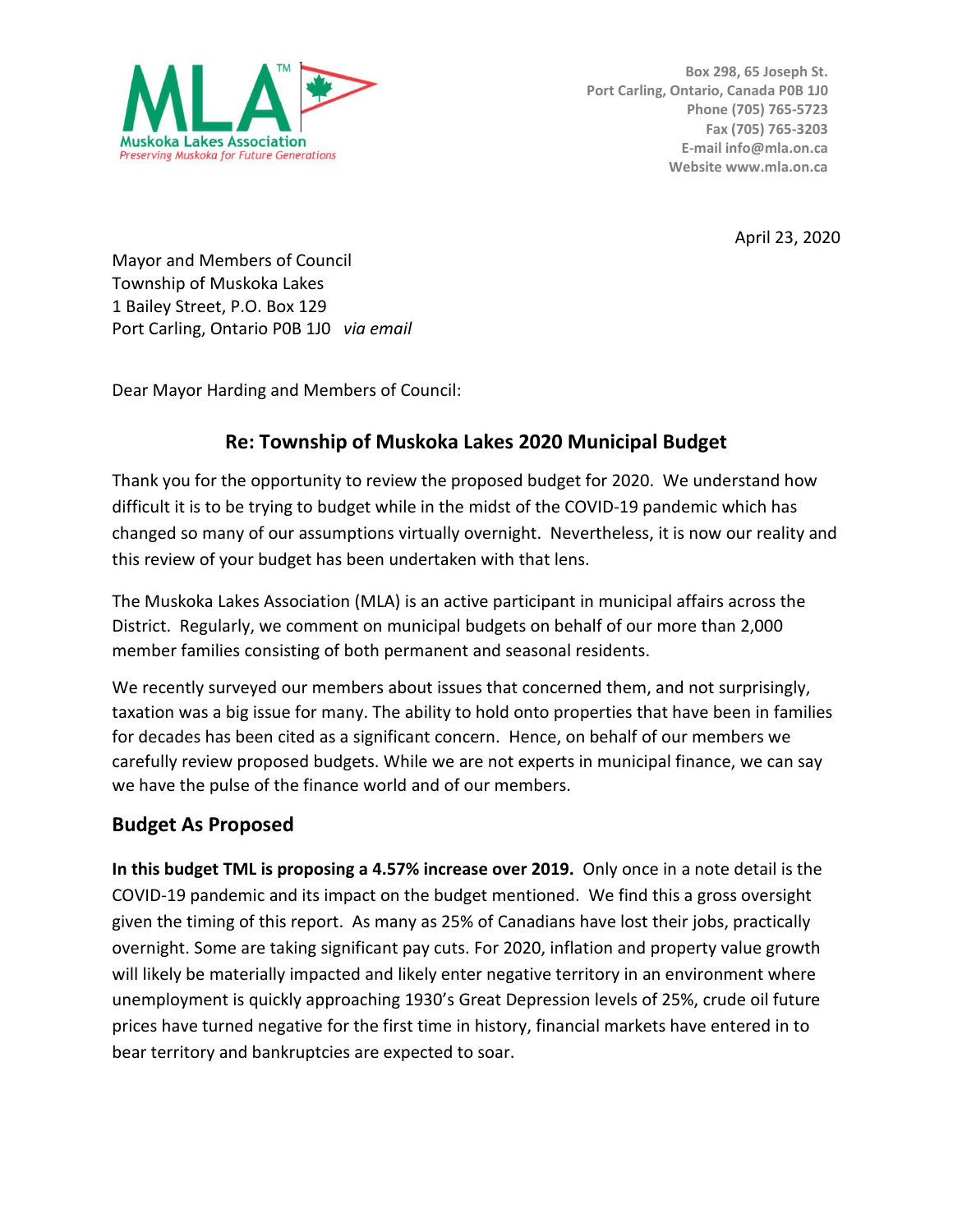These job losses will have ramifications for tax payments and other revenue streams that the municipality relies on. TML is largely a tourist destination. With recommendations that seasonal residents not come to Muskoka for the foreseeable future and businesses closed that depend on the seasonal population, TML must reflect this reality in their budget – even if it is a moving target.

#### **This budget cannot be approved in its current form**.

Even if COVID was not a reality, the **MLA objects to a budget increase of 4.57%**. We have carried out some analyses to illustrate why these increases are unsustainable.

Figure 1 below illustrates cumulative municipal tax increases versus the increase in Current Value Assessment (CVA) or aggregate property value for the municipality and inflation in Ontario. **Over the past seven years, taxes have increased by 57.0% versus property value increase of 18.8% and inflation of just 12.9%.** In other words, municipal property taxes have increased over 4.4 times the rate of inflation.

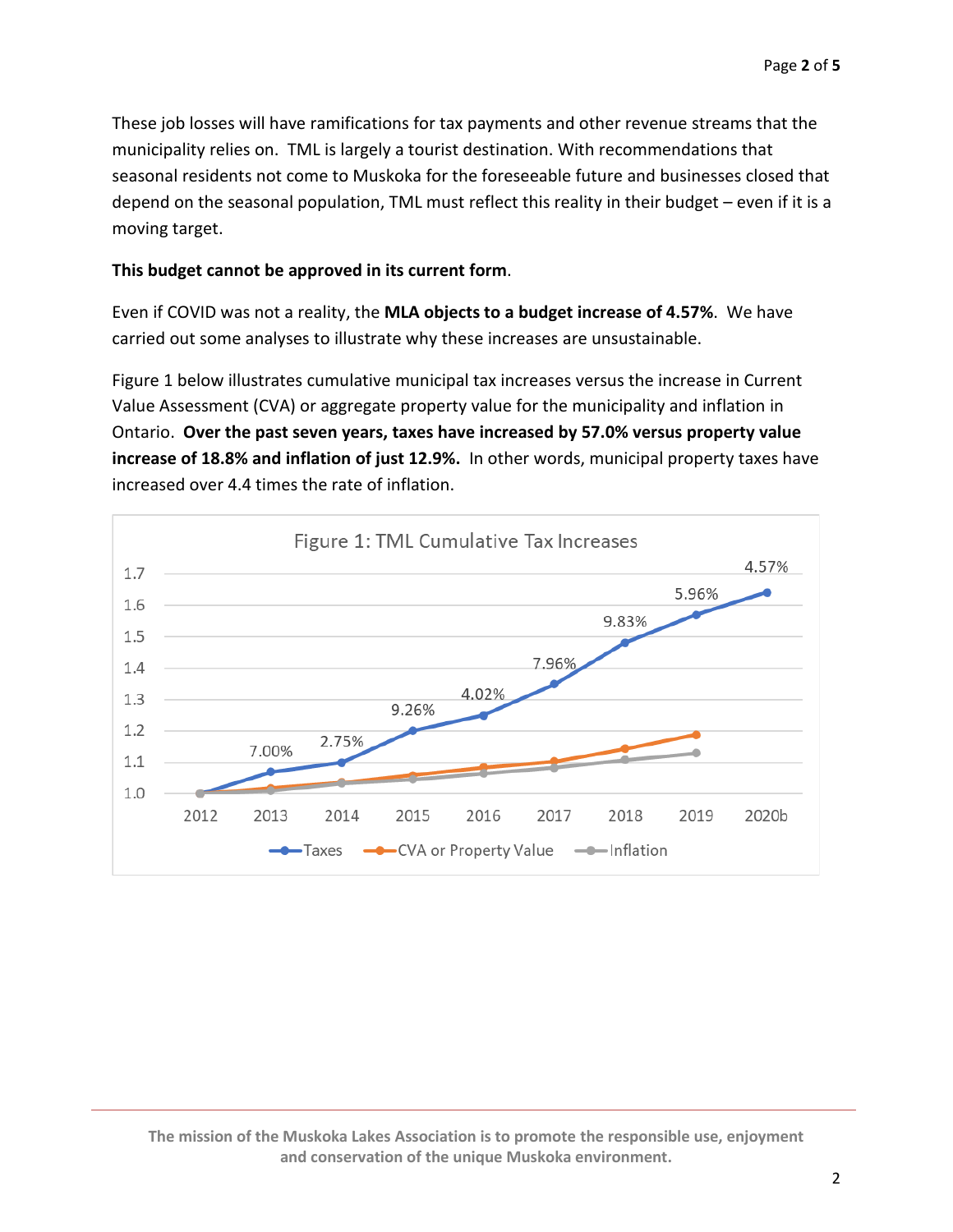As shown in Figure 2, **there has been no growth in the population, number of households or kilometers of roads to maintain in TML over the last decade. Accordingly, there is simply no justification for this rate of past tax increases, never mind that proposed for 2020.**



### **Impact of COVID-19**

The COVID-19 virus has already caused unprecedented damage to the worldwide economy after just over a month since a pandemic was officially declared on March 12, 2020. Other municipalities are already starting to react.

On April 6, The Town of Huntsville announced that in response to the current pandemic, it would be instituting two waves of cost reductions totally \$1.9 million and impacting more than 130 part-time positions.

On April 21, The Town of Gravenhurst reported that it expects to receive \$1.2 million less in revenues on a forecast of \$24.1 mm or a 5% shortfall. Council is taken steps to reduce budgeted expenses of \$1.7 million for a net savings of \$0.5 million. Gravenhurst is assuming that the current state will last until the end of September and take a further three months or to the end of the year before returning to normal.

On April 17, the City of Toronto revised its 2020 budget from a shortfall of \$780 million to a shortfall of \$2.76 billion due to expected property tax defaults and a stalled economy. This decision was made less than a month after Ontario ordered all non-essential businesses to shut down on March 23.

**The mission of the Muskoka Lakes Association is to promote the responsible use, enjoyment and conservation of the unique Muskoka environment.**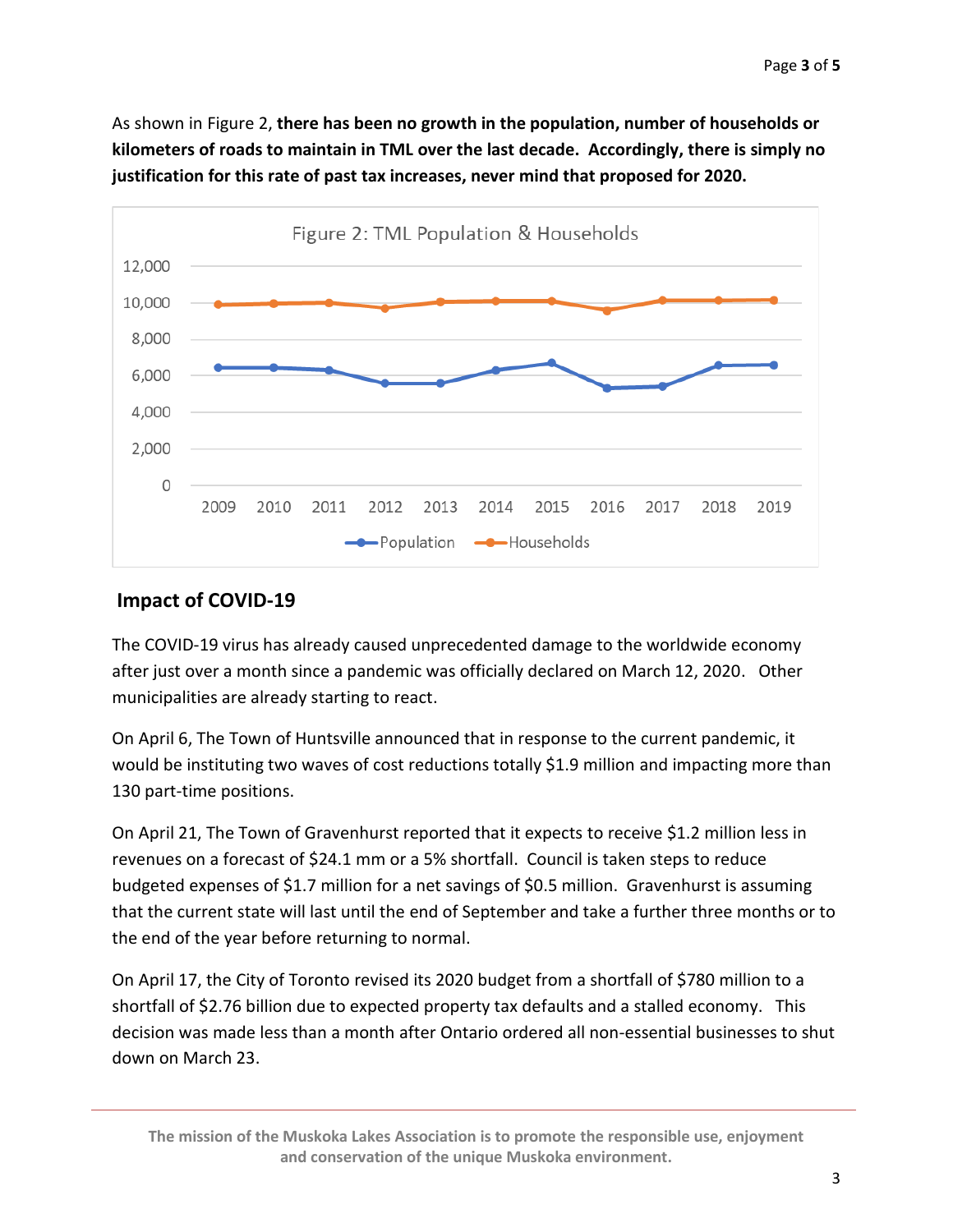To put this shortfall in perspective, if Toronto were to raise taxes by 1% it would only raise an additional \$30 million in revenues. Toronto cannot simply raise taxes to overcome this deficit and must implement significant cost reductions<sup>1</sup>.

## **Budget Drivers**

*"Three categories make up 76% of the total expenditures: wages and benefits, transfer to reserves and roads operation."<sup>2</sup>*

#### Wages and Benefits

TML is requesting a **wage and benefit increase of 11.3%** in 2020 budget over 2019. These increases are in part related to the market compensation review for staff and service level adjustments. There is no mention of what Cost of Living (COLA) adjustment has been provided or justification for same.

#### **We recommend that Council review the staff increases at this time.**

#### Contributions to Reserves

We note that contributions to reserves are made in virtually every department - in total \$5.1 million<sup>3</sup> on a \$16.95 million operating budget. This includes a \$3.5 million transfer to reserves for public works - **an increase of \$1.1 million or an increase of 45.6%** year over year, and by far the largest contributor to the proposed tax increase. While we agree that reserves are prudent in the public sector, we again question the quantum with the financial situation that is before us.

*"net contributions to capital reserves which are proposed to increase from \$2,295,368 to \$3,456,382…. This increase of \$1,161,014 represents a net levy increase of 9.65% and will be used to fund the rehabilitation and replacement of infrastructure throughout the Township. This increase is recommended to address the anticipated infrastructure rehabilitation/replacement identified in the Capital Plan and Forecast"*

**We recommend that all reserve contributions should be identified for a more detailed review and deferral**.

**The mission of the Muskoka Lakes Association is to promote the responsible use, enjoyment and conservation of the unique Muskoka environment.**

<sup>1</sup> [https://www.theglobeandmail.com/canada/article-pandemic-could-push-torontos-budget](https://www.theglobeandmail.com/canada/article-pandemic-could-push-torontos-budget-shortfall-to-nearly-28-billion)[shortfall-to-nearly-28-billion](https://www.theglobeandmail.com/canada/article-pandemic-could-push-torontos-budget-shortfall-to-nearly-28-billion)

<sup>2</sup> TML Committee of the Whole Report

<sup>&</sup>lt;sup>3</sup> TML Committee of the Whole Report Page 113